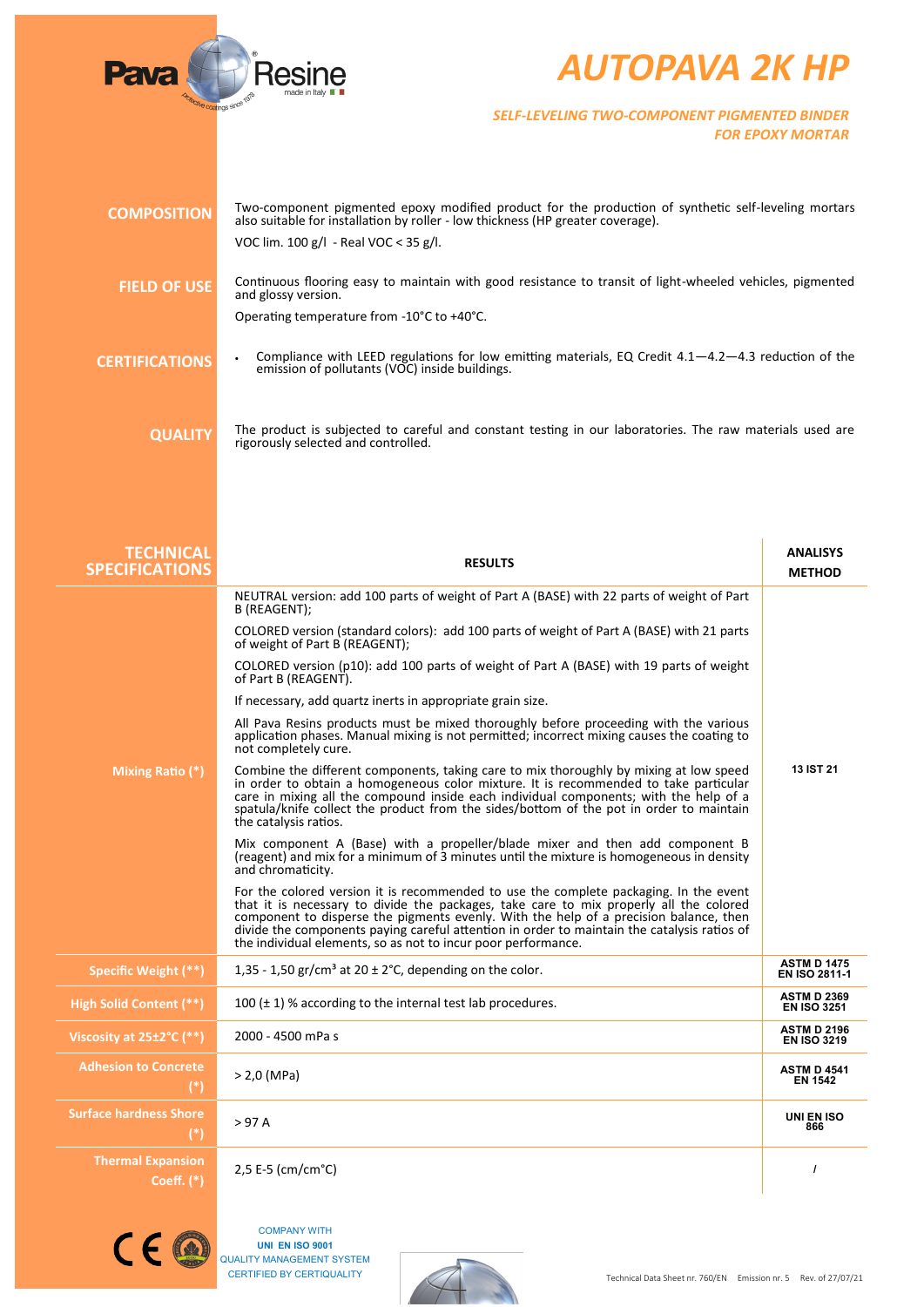## *AUTOPAVA 2K HP*

| <b>TECHNICAL</b><br><b>SPECIFICATIONS</b> | <b>RESULTS</b>                                                                                                                                                                                                                                                                                                                                                                                                                                                                                                   | <b>ANALISYS</b><br><b>METHOD</b>         |
|-------------------------------------------|------------------------------------------------------------------------------------------------------------------------------------------------------------------------------------------------------------------------------------------------------------------------------------------------------------------------------------------------------------------------------------------------------------------------------------------------------------------------------------------------------------------|------------------------------------------|
| Abrasion (1 kg 1000<br>cycles CS10) (*)   | $< 89$ mg                                                                                                                                                                                                                                                                                                                                                                                                                                                                                                        | <b>ASTM 4060</b><br><b>EN ISO 5470/1</b> |
| Fire Reaction (*)                         | $Bf - S1$                                                                                                                                                                                                                                                                                                                                                                                                                                                                                                        | EN 13501 - 1                             |
| <b>Break Elongation</b>                   | < 1,0                                                                                                                                                                                                                                                                                                                                                                                                                                                                                                            | $\prime$                                 |
| Resistività elettrica                     | $10^{14}$ ( $\Omega$ cm)                                                                                                                                                                                                                                                                                                                                                                                                                                                                                         |                                          |
| Dilution (*)                              | Ready to use.                                                                                                                                                                                                                                                                                                                                                                                                                                                                                                    | <b>13 IST 21</b>                         |
| <b>Mixture Duration (*)</b>               | Pot-life of 45 - 55 minutes at $20 \pm 2^{\circ}$ C, mixed product.                                                                                                                                                                                                                                                                                                                                                                                                                                              | <b>13 IST 22</b><br><b>EN 9514</b>       |
| Drying Time (*)                           | Touch dry after max. 10 hours at 20 $\pm$ 2°C, hardening from 4 to 6 days according to<br>environmental temperature. Tendency to opacification and fogging with temperatures<br>lower than 10°C and high humidity. $>$ 70%.                                                                                                                                                                                                                                                                                      | <b>ASTM D 1640</b><br><b>EN ISO 866</b>  |
| Recoating $(**)$                          | After 24/48 hours depending on temperature and thickness obtained.<br>For compatibility and overcoating, contact our Technical Office.                                                                                                                                                                                                                                                                                                                                                                           | <b>ASTM D 1640</b>                       |
| <b>Consumption</b><br>and Yield (*)       | (theoretical) $1,500 - 1,800$ kg/m <sup>2</sup> , thickness about 1 mm.                                                                                                                                                                                                                                                                                                                                                                                                                                          | 13 IST 03                                |
| <b>Appearence of</b><br>the Film $(*)$    | Polished, yellowing and chalking for exposure to. U.V., wear and aging.                                                                                                                                                                                                                                                                                                                                                                                                                                          | $\prime$                                 |
| <b>Number of Layers</b>                   | One.                                                                                                                                                                                                                                                                                                                                                                                                                                                                                                             | $\prime$                                 |
| <b>Tools Washing</b>                      | With nitro thinner.                                                                                                                                                                                                                                                                                                                                                                                                                                                                                              | $\prime$                                 |
| <b>Storage Life</b>                       | 6 months in the original well closed packing in ventilated and dry spaces at room<br>temperature not lower than 15°C.<br>Do not expose the packages directly to the sun. Keep away from frost.                                                                                                                                                                                                                                                                                                                   | $\prime$                                 |
|                                           | (*) Tests performed according to the methods indicated in the internal control plan. The product is not self-supporting UNI10966, but conditioned by the support.<br>No film tests RIF. ISO UNI EN 13892 - 2 (highthickness).                                                                                                                                                                                                                                                                                    | (**) Typical Values                      |
| <b>Preparation of</b><br><b>Surfaces</b>  | Mechanical or manual abrasion, shot peening and bush-hammering.<br>Any imperfections or irregularities that could compromise the final aesthetic effect must be corrected by<br>sanding and/or regularizing of the substrate before applying the subsequent products.                                                                                                                                                                                                                                            |                                          |
|                                           | In the presence of cracking processes in the support, carefully check the nature of these phenomena: if due<br>to plastic shrinkage, and if due to stress-structural phenomena affecting the support itself. Both in the case<br>of static and dynamic cracks consult our Technical Office in order to intervene appropriately. No<br>responsibility can fall on the product in the event that these cracking processes affect the same as, according<br>to UNI EN 10966, these systems are not self-supporting. |                                          |
|                                           | Any traces of oil, grease, paint, varnish, efflorescence, etc. must be removed beforehand, as well as any<br>chalking or removable sections.<br>Before proceeding with the application of Pava Resine products, the preliminary treatment of all the critical                                                                                                                                                                                                                                                    |                                          |
|                                           | points is mandatory (possible cracks in the support, corners, edges, vertical folds, expansion and/or<br>structural joints, drains, grids, gutter connections, drainpipes, steps and thresholds, plant pipes, etc).                                                                                                                                                                                                                                                                                              |                                          |
| <b>Application</b>                        | Notched trowel or doctor blade, with temperatures not lower than 18°C. Autopava 2K HP can be considered<br>self-deaerating; incorrect mixing of the 2 components (low homogenization) may promote suboptimal<br>performance. Since the film produced is almost waterproof, bubbles or detachments can be generated in the<br>presence of humidity.                                                                                                                                                               |                                          |
|                                           |                                                                                                                                                                                                                                                                                                                                                                                                                                                                                                                  |                                          |